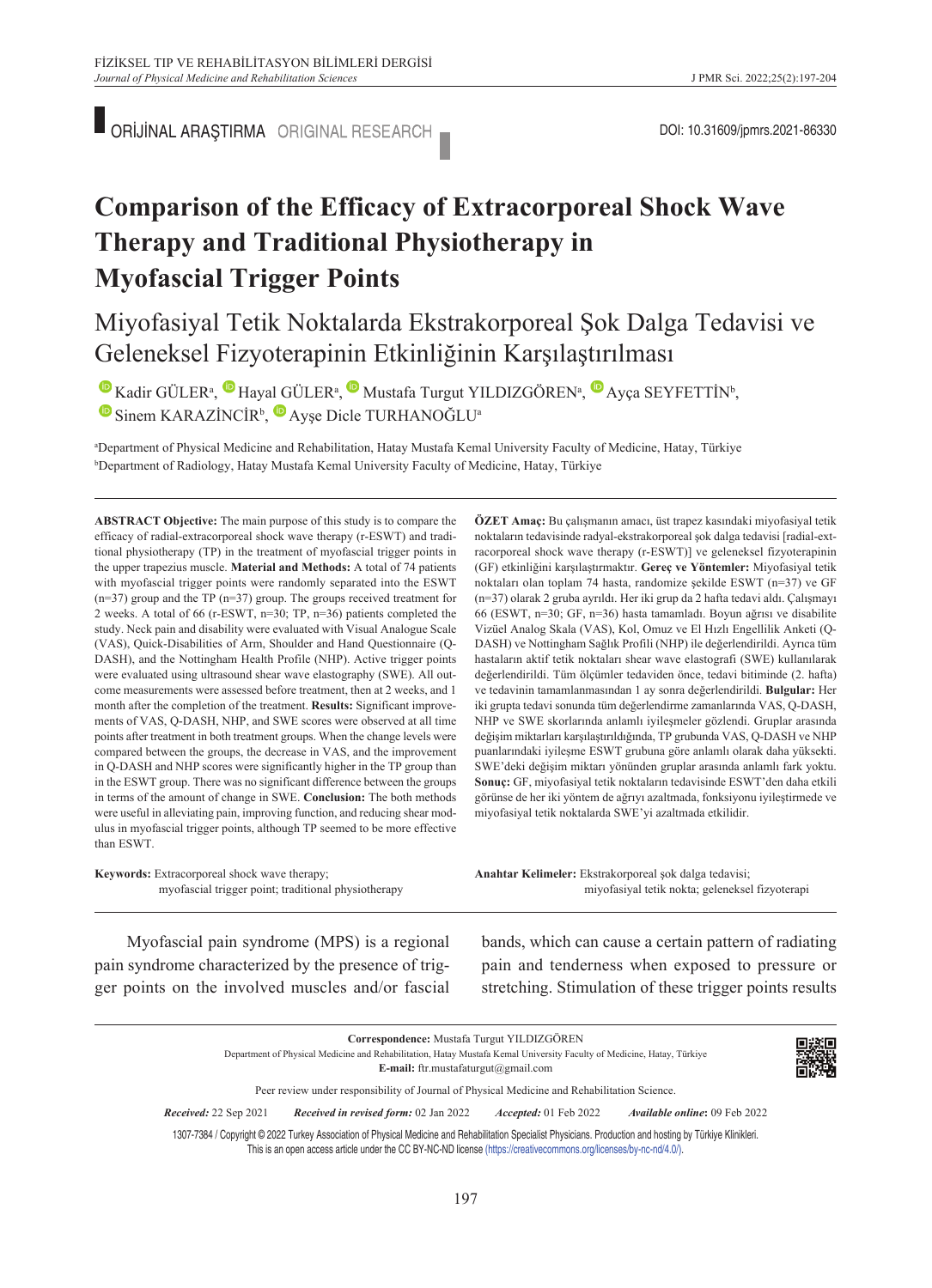in pain and local twitch response.<sup>1</sup> The trapezius muscle is one of the most commonly affected muscles in MPS. The etiology of MPS has long been a topic of discussion and its mechanism of action has not been completely elucidated[.2](#page-7-0) Although there have been numerous studies to explain underlying reasons for MPS, acute muscle trauma or chronic injuries due to repetitive micro-traumas (or overuse) and genetic factors, fatigue, and stress, is one of the main causes of the disease.<sup>3</sup>

The management of trigger points in the upper trapezius muscle is difficult and results may not always be satisfactory. The main objective of treatment is breaking the vicious cycle (spasm-pain-spasm cycle). Physical therapy modalities are applied in addition to various treatment approaches. The main treatment methods include stretching exercises, trigger point injection, dry needling, electrotherapy [transcutaneous electrical nerve stimulation (TENS), ultrasound (US), laser, phonophoresis, etc.], massage, acupuncture, Botulinum toxin A, ischemic compression, and extracorporeal shock wave therapy (ESWT)[.4,5](#page-7-0) Although these treatment options have been shown to be effective in reducing pain and improving function, the mechanisms of action and effects have not been demonstrated, in part because of a lack of objective measures of pain and the trigger point status. Pain assessment is based on a patient self-report and pain threshold. The status of the trigger point can only be evaluated through physical examination by a trained examiner.<sup>6</sup> Therefore, there is a need to develop objective, repeatable, and reliable measures to assess the response to treatments.

ESWT is recently considered an effective treatment for myofascial pain syndrome. It's been proven to be effective in musculoskeletal diseases such as nonunion of pseudoarthrosis or fracture, calcific tenosynovitis and plantar fasciitis. Although the pathophysiology is not clear, the effectiveness of ESWT in MPS has been studied. Generally, shock waves can be classified as focused shock waves (f-ESWT) and radial shock waves (r-ESWT). The application of radial ESWT in MPS has not been fully investigated[.7](#page-7-0)

The resting stiffness of the muscles involved in trigger points is high. The stiffness of these muscles

can be determined by US elastography.<sup>8</sup> US elastography has been widely used in many tissues and organs, including the breast, thyroid, liver, and muscles/tendons[.9](#page-7-0) Although there are several techniques, the most reliable elastography method is shear wave elastography (SWE). Due to the ability of detecting micro-environmental changes earlier than US and providing quantitative information about tissue stiffness, the utilization of SWE has been increasing day by day[.10](#page-7-0)

The primary and secondary aims of this study were as follows: *(a)* To compare the efficacy of r-ESWT and traditional physiotherapy (TP) in the treatment of myofascial trigger points in the upper trapezius muscle. *(b)* To determine whether SWE can provide an objective and reproducible measure of a change in the status of trigger points as determined by physical examination.

### MATERIAL AND METHODS

#### Study population

This randomized prospective study included a total of 66 (mean age, 33.4±11.5 years; range, 18-57 years; 12 males, 54 females) patients with a confirmed diagnosis of MPS according to the *Travell & Simons* criteria, who were referred to our outpatient clinic of Mustafa Kemal University Medical School between July 2017 and January 2018.<sup>11</sup>

The main inclusion criterion was the presence of myofascial trigger points in the upper trapezius muscle for at least 2 weeks. Patients were excluded from the study if they were aged <18 years or had servical disc disorders (herniation, radiculopathy, myelopathy), malignancy, history of neck surgery, pregnancy, or any other neurological disorder contributing to symptoms. The study was approved by the Medical Ethics Committee of Mustafa Kemal University (no: 2017/140, date: october 5, 2017). Written informed consent was obtained from all participants. The study was conducted in accordance with the principles of the Declaration of Helsinki.

The group allocation was made using a simple random approach with a table of random numbers to place each patient in either the r-ESWT or TP group. As a result of the randomization procedure, there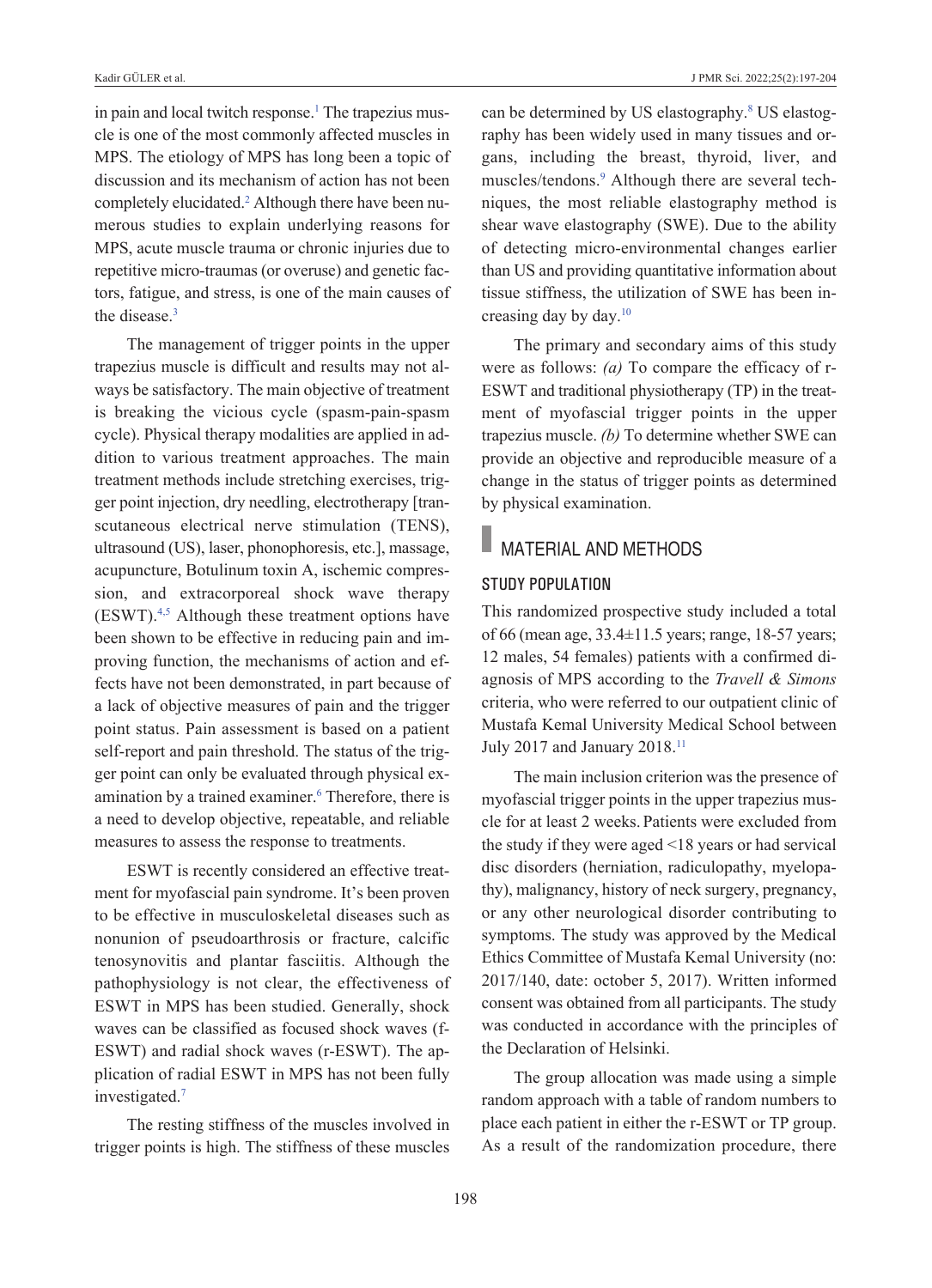were 37 patients in the r-ESWT group, and 37 patients in the TP group. A total of 66 (r-ESWT, n=30; TP, n=36) patients completed the study.

#### tp group: Hot-pack+tHerapeutic uS+tenS

A total of 10 sessions of the physical therapy programs were applied to the TP group, for 2 weeks (5 days/week). TENS therapy was applied with a 2-channel portable TENS unit (BTL-4620, Czech Republic) on the upper thoracic and neck region for 30 minutes. Using 2 electrodes, in conventional mode, at a frequency of 100 Hz and a pulse width of 60 ms and intensity was adjusted according to the threshold for each individual without causing pain or muscular contraction. Therapeutic US sessions were administered every day for a total of 10 sessions, a power of 1 W/cm<sup>2</sup>, a frequency of 1 MHz, continuously, 5 minutes daily (BTL-4000 professional, Czech Republic). Hot-pack therapy was applied for 30 minutes per session for a total of 10 sessions as a part of traditional physiotherapy.

#### eSWt group: r-eSWt

The patients received r-ESWT of continuous frequency and intensity (1,000 shocks per session of 1.5- 2.0 bar pressure with 10 Hz frequency) in 2 sessions per week for 2 weeks. ESWT was applied using a radial shock wave therapy system (A Vibrolith Ortho ESWT, ELMED Türkiye). ESWT treatment was applied on the upper trapezius trigger points. Patients' position was prone, affected side was exposed, and the applicator was directed in the most tender point over the upper trapezius affected side and gently moved around the trigger point in each treatment session. Transmission gel was applied between the device and the subjects' skin with no local anesthetic.

#### **EXERCISE**

Both group also underwent a home-based exercise program 5 times a week for 2 weeks (a total of session). The program consisted of active isotonic strengthening exercises for 15 min, and stretching and relaxation exercises for 15 min.

#### outcome evaluation

All the clinical outcomes were assessed before treatment, then at 2 weeks and 4 weeks after treatment. Pain severity was measured using a Visual Analogue Scale (VAS) ranging from 0 (no pain) to 10 (worst possible pain). The functional status of patients was measured using the Quick-Disabilities of Arm, Shoulder and Hand Questionnaire (Q-DASH). The Q-DASH contains 11 items measuring an individual's ability to complete tasks, absorb forces, and the severity of symptoms. The Q-DASH tool uses a 5 point scale from which the patient can select an appropriate number corresponding to his/her severity and function level. Like the original version, the Q-DASH score ranges from 0 (no disability) to 100 (severest disability). The quality of life of the patients was evaluated using the Nottingham Health Profile (NHP).

The ultrasonographic evaluation was performed by the same radiologist, who had 5 years of experience in musculoskeletal US and was blinded to the clinical evaluation. A 7-9 MHz linear probe (Logiq E9, GE Medical Systems, WI, USA) was oriented in the transverse plane over the region of interest on the upper trapezius muscle, and the probe was manipulated until the muscle fibers appeared parallel. The boundaries of the transducer were then marked on the skin to standardize the transducer position. Once a clear image was acquired in B mode, supersonic shear imaging mode was used to obtain the shear modulus map of the muscle for the region of interest. Three elastography images were acquired, and the average of the shear modulus values (kPa) were recorded.

#### STATISTICAL ANALYSIS

The data were analyzed using SPSS software (Version 22.0 SPSS Inc., Chicago, IL, USA). Conformity of continuous variables to normal distribution was assessed using the Shapiro-Wilk test. Descriptive statistical results were shown as mean±standard deviation or median (minimum-maximum). Demographic data were analyzed using the independent samples t-test or the Mann-Whitney U test for continuous data and the chi-square test for categorical data. The time-variance of the scores of the groups was assessed with the repeated measures analysis of variance (ANOVA) test. Differences between the groups were compared using the Mann-Whitney U test. A value of  $p<0.05$  was accepted as statistically significant.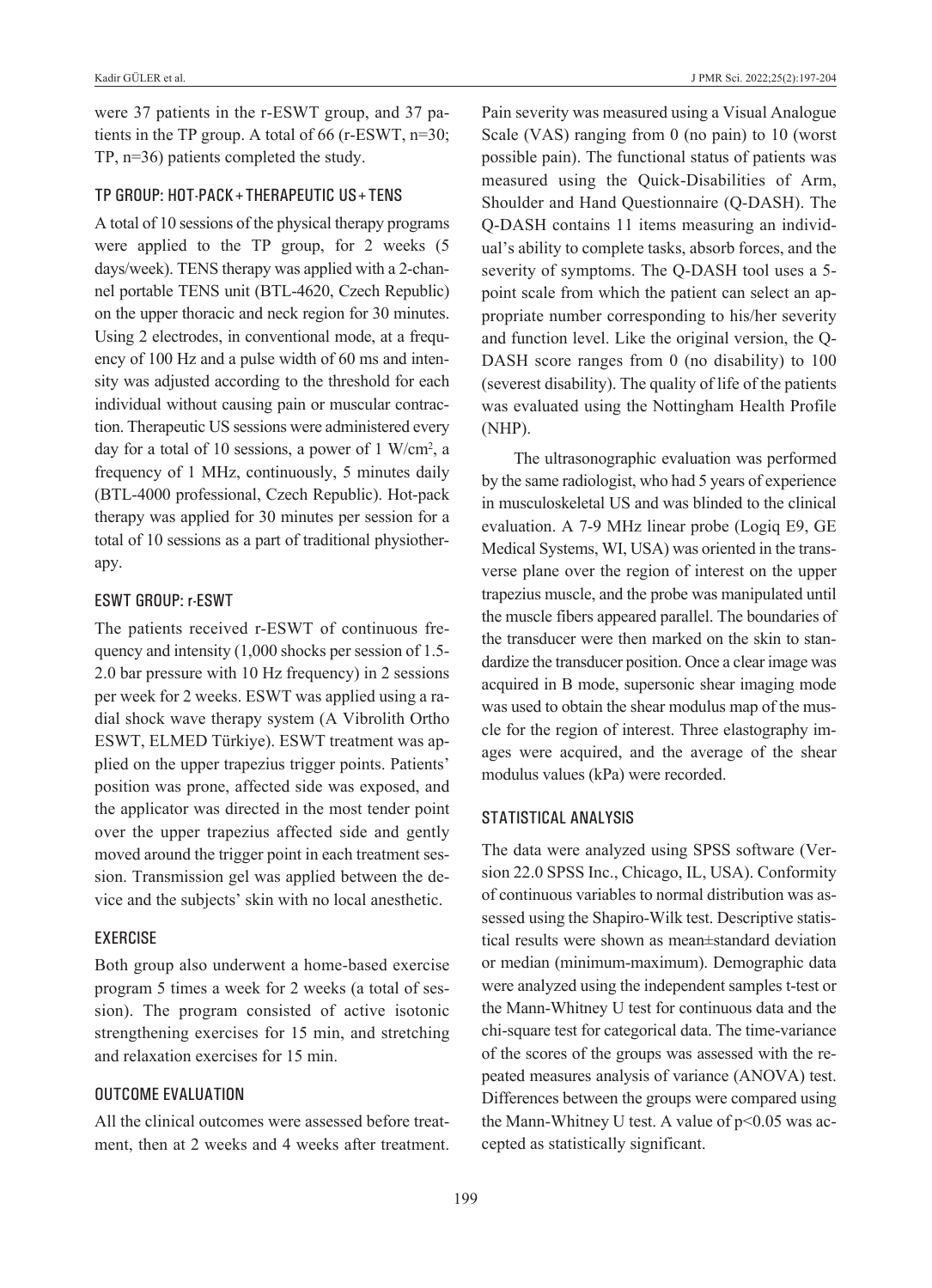### **RESULTS**

There was no significant difference between the groups in terms of demographic or clinical data. The demographic and clinical features are given in [Table](#page-3-0)  [1.](#page-3-0) In both groups, there were statistically significant differences between the before and after treatment (at 2, and at 4 weeks after treatment) in terms of all clinical assessments: VAS, Q-DASH, NHP, and SWE.

The VAS scores, the Q-DASH scores, the NHP scores and the SWE scores were improved in both groups. The baseline and follow-up results of the clinical measurements are given in [Table 2.](#page-4-0) The percentage change of improvement in VAS, Q-DASH and the NHP scores was greater in the TP group. No significant difference was found between the 2 groups in respect of percentage change in SWE [\(Table 3\)](#page-5-0). The flowchart for the study is shown in [Figure 1.](#page-6-0) Shear wave images of the upper trapezius muscle and myofascial trigger points are shown in [Figure 2](#page-6-1) before (A) and at 1 month after treatment (B).

### **DISCUSSION**

This study compared the effects of TP and ESWT in patients with MPS, and the results showed that both TP and ESWT treatments are effective in reducing pain, improving function, and reducing muscle stiffness in myofascial pain syndrome. Furthermore, the effectiveness of TP was seen to be superior to that of ESWT, with regard to VAS, Q-DASH, and NHP.

TP is a more common treatment for MPS. Many studies have reported the positive effect of TP[.12-14](#page-7-0) Although there are many treatment modalities, none of them has been accepted as the gold standard. Conservative treatments are the basis of the initial approach for most cases.

<span id="page-3-0"></span>ESWT is used in the treatment of some musculoskeletal disorders such as lateral epicondylitis, shoulder calcification, and plantar fasciitis. In ESWT, waves are formed with electromagnetic, piezoelectric, and electrohydraulic methods. ESWT has been considered as an alternative therapeutic approach for MPS over the last 2 decads, especially in the subjects with symptoms resistant to conventional treatments[.15-17](#page-7-0) The exact mechanism of ESWT in MPS has not yet been fully clarified. It is thought that MPS stems from an abnormal increase in the production and release of acetylcholine inducing sustained depolarization of the postjunctional membrane of the muscle fiber, and possibly causing a continuous release and uptake of calcium ion, resulting in muscle ischemia due to sustained shortening of sarcomeres and the release of sensitizing substances [substance P, bradykinin, calcitonin gene-related peptide, tumor necrosis factor alpha, interleukin (IL)-1B, IL-6, IL-8]. Through this pathophysiology, the vicious cycle is completed when the nociceptors are sensitized and

| <b>TABLE 1:</b> Demographic and clinical features of the groups. |                    |                    |          |  |  |
|------------------------------------------------------------------|--------------------|--------------------|----------|--|--|
|                                                                  | ESWT (n=30)        | TP (n=36)          | p values |  |  |
| Age, years                                                       | $30(20-57)$        | $31(18-57)$        | 0.857    |  |  |
| Gender-M/F, n (%)                                                | 5 (16.7)/25 (83.3) | 7 (19.4)/29 (80.6) | 0.771    |  |  |
| Weight, kg                                                       | 60 (46-93)         | 60.5 (44-79)       | 0.597    |  |  |
| Height, cm                                                       | 162.5 (156-180)    | 165 (155-180)      | 0.416    |  |  |
| <b>Baseline evaluations</b>                                      |                    |                    |          |  |  |
| VAS for pain                                                     | $8(6-10)$          | $8(5-10)$          | 0.135    |  |  |
| Q-DASH                                                           | 42 (13-84)         | 38 (13-75)         | 0.762    |  |  |
| <b>NHP</b>                                                       | 16.5 (4-32)        | 14 (4-28)          | 0.160    |  |  |
| SWE (kPa)                                                        | $21(9-44)$         | $23(6.4-44)$       | 0.283    |  |  |

ESWT: Extracorporeal shock wave therapy; TP: Traditional physiotherapy; VAS: Visual Analogue Scale; Q-DASH: Quick-Disabilities of Arm, Shoulder and Hand Questionnaire; NHP: Nottingham Health Profile; SWE: Shear wave elastography.

Bold p values show statistical significance (p<0.05).

Datas were given as median (minimum-maximum).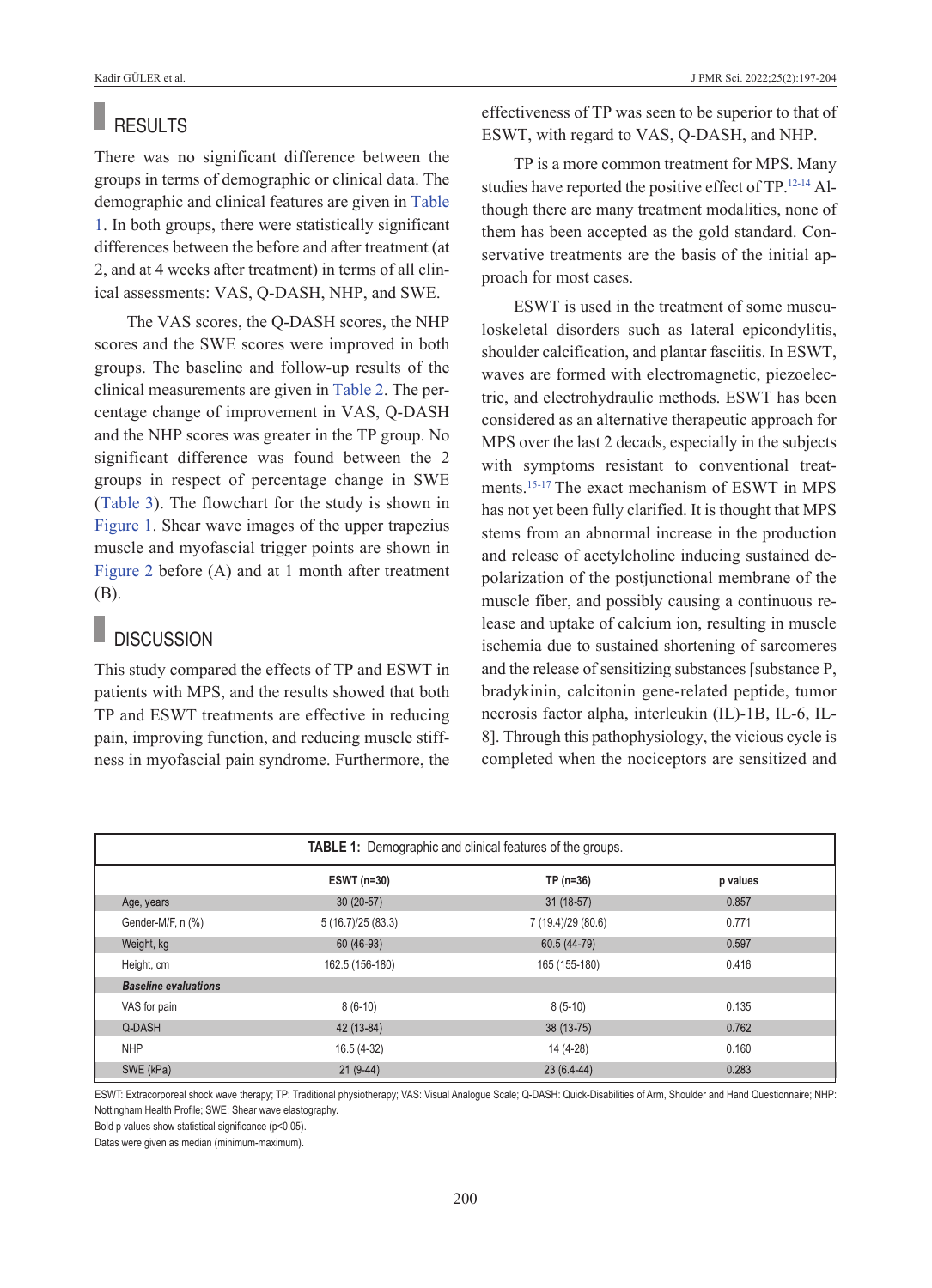| TABLE 2: Baseline and post-treatment (2. and 4. week) follow-up results of clinical measurements of the groups. |              |            |              |            |
|-----------------------------------------------------------------------------------------------------------------|--------------|------------|--------------|------------|
|                                                                                                                 | ESWT (n=30)  |            | $TP(n=36)$   |            |
| VAS for pain                                                                                                    |              |            |              |            |
| <b>Baseline</b>                                                                                                 | $8(6-10)$    |            | $8(5-11)$    |            |
| After treatment                                                                                                 |              |            |              |            |
| $2nd$ week                                                                                                      | $5(4-8)$     | $< 0.001*$ | $3.5(0-10)$  | $< 0.001*$ |
| 4 <sup>th</sup> week                                                                                            | $4(3-7)$     | $< 0.001*$ | $2(0-7)$     | $< 0.001*$ |
| <b>Q-DASH</b>                                                                                                   |              |            |              |            |
| <b>Baseline</b>                                                                                                 | 42 (13-84)   |            | 38 (13-75)   |            |
| After treatment                                                                                                 |              |            |              |            |
| 2 <sup>nd</sup> week                                                                                            | 37.5 (11-70) | $0.002*$   | $20(2-65)$   | $< 0.001*$ |
| 4 <sup>th</sup> week                                                                                            | 28.5 (8-47)  | $< 0.001*$ | $15.5(0-70)$ | $< 0.001*$ |
| <b>NHP</b>                                                                                                      |              |            |              |            |
| <b>Baseline</b>                                                                                                 | $16.5(4-32)$ |            | 14 (4-28)    |            |
| After treatment                                                                                                 |              |            |              |            |
| 2 <sup>nd</sup> week                                                                                            | $13.5(5-28)$ | $< 0.001*$ | $6(2-30)$    | $< 0.001*$ |
| 4 <sup>th</sup> week                                                                                            | $14(5-30)$   | $0.001*$   | $4(0-32)$    | $0.002*$   |
| SWE (kPa)                                                                                                       |              |            |              |            |
| <b>Baseline</b>                                                                                                 | $21(9-44)$   |            | $23(6-44)$   |            |
| After treatment                                                                                                 |              |            |              |            |
| $2nd$ week                                                                                                      | 14.5 (9-20)  | $< 0.001*$ | $13.5(6-26)$ | $< 0.001*$ |
| 4 <sup>th</sup> week                                                                                            | $13.5(7-27)$ | < 0.001    | $13.5(5-28)$ | $< 0.001*$ |

ESWT: Extracorporeal shock wave therapy; TP: Traditional physiotherapy; VAS: Visual Analogue Scale; Q-DASH: Quick-Disabilities of Arm, Shoulder and Hand Questionnaire; NHP: Nottingham Health Profile; SWE: Shear wave elastography.

Repeated measures analysis of variance; \*p<0.001 with baseline.

Datas were given as median (minimum-maximum).

muscle ischemia is aggravated[.18-20](#page-7-0) Considering the pathophysiology of ESWT in other diseases, it was thought that ESWT may promote angiogenesis, increase perfusion, and alter the pain signaling in ischemic tissues caused by calcium influx[.5,21,22](#page-7-0)

There is currently no defined standard treatment protocol for the application frequency, the energy intensity and total shots for the use of r-ESWT in MPS. Reported pulse repetition frequency varies between 10 Hz and 16 Hz, and practice with 10 Hz is more common[.23](#page-7-0) Studies have demonstrated the intensity and total shots in a range of 1.0 to 2.0 bar, and 1,000 to 4,000 shots. In the present study, the more frequently used applications in literature was preferred and r-ESWT was applied with 1,000 shots, 1.5-2.0 bar intensity of energy, and frequency of 10 Hz.<sup>24</sup>

The results of this study showed a reduction in pain and functional improvement with a significant clinical change after the  $2<sup>nd</sup>$  and  $4<sup>th</sup>$  weeks in both <span id="page-4-0"></span>groups. Hence, this study confirms the effectiveness of ESWT in reducing the pain and improving function in patients suffering from MPS in the short-term period. The results also support claims in the literature that ESWT can be considered as an option in the treatment of MPS. In a study by Müller-Ehrenberg H et al., patients were treated with 800-1,000 shock waves, of 6 Hz and 0.04-0.26 mJ/mm<sup>2</sup>. VAS was determined to have decreased after 3 months of treatment.<sup>25</sup> Ji HM et al, also showed that ESWT is effective for the relief of pain in MPS of the upper trapezius after 4 therapy sessions in 2 weeks. Those patients were treated for 2 sessions per week, with 0.056 mJ/mm2 and 1,000 impulses at each taut band, resulting in a significant reduction in pain.<sup>5</sup> In the current study, the ESWT group received the treatment in 2 sessions per week for 2 weeks, using 1,000 shocks per session of 1.5-2.0 bar pressure with 10 Hz frequency. The VAS score decreased from 8 to 5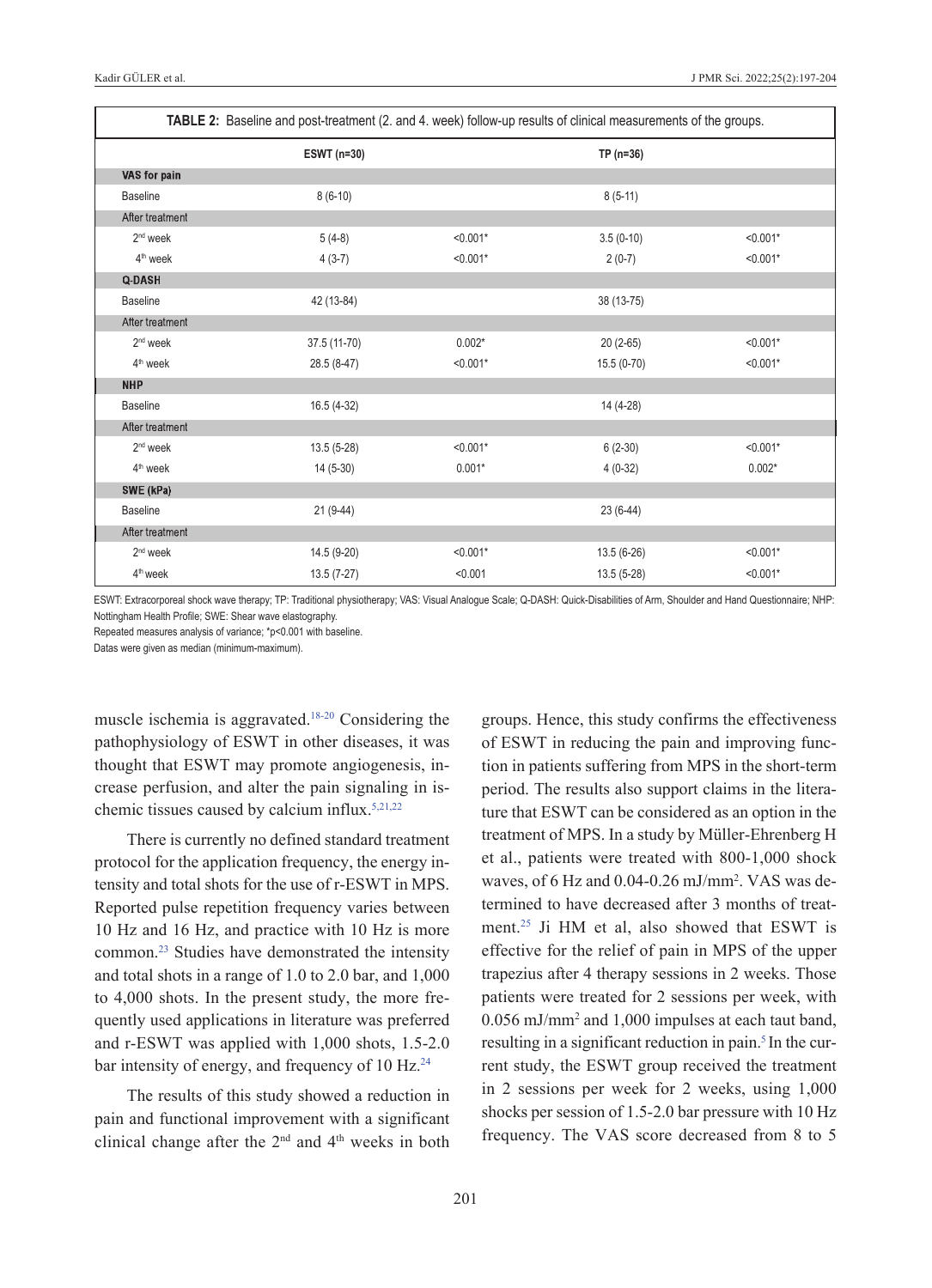|                      | TABLE 3: Comparison of difference between VAS, Q-DASH, NHP and SWE scores of the groups. |            |          |  |
|----------------------|------------------------------------------------------------------------------------------|------------|----------|--|
|                      | ESWT (n=30)                                                                              | $TP(n=36)$ | *p value |  |
| VAS for pain         |                                                                                          |            |          |  |
| <b>Baseline</b>      | $8(6-10)$                                                                                | $8(5-10)$  |          |  |
| After treatment      |                                                                                          |            |          |  |
| 2 <sup>nd</sup> week | $-0.38$                                                                                  | $-0.54$    | 0006     |  |
| $4th$ week           | $-0.50$                                                                                  | $-0.76$    | < 0.001  |  |
| Q-DASH               |                                                                                          |            |          |  |
| <b>Baseline</b>      | 42 (13-84)                                                                               | 38 (13-75) |          |  |
| After treatment      |                                                                                          |            |          |  |
| 2 <sup>nd</sup> week | $-0.11$                                                                                  | $-0.41$    | < 0.001  |  |
| 4 <sup>th</sup> week | $-0.31$                                                                                  | $-0.51$    | 0.002    |  |
| <b>NHP</b>           |                                                                                          |            |          |  |
| <b>Baseline</b>      | 16.5 (4-32)                                                                              | 14 (4-28)  |          |  |
| After treatment      |                                                                                          |            |          |  |
| $2nd$ week           | $-0.18$                                                                                  | $-0.42$    | < 0.001  |  |
| 4 <sup>th</sup> week | 0.0                                                                                      | $-0.15$    | 0.042    |  |
| SWE (kPa)            |                                                                                          |            |          |  |
| <b>Baseline</b>      | 21 (9-44)                                                                                | $23(6-44)$ |          |  |
| After treatment      |                                                                                          |            |          |  |
| 2 <sup>nd</sup> week | $-0.30$                                                                                  | $-0.35$    | 0.515    |  |
| 4 <sup>th</sup> week | $-0.03$                                                                                  | $-0.03$    | 0.329    |  |

ESWT: Extracorporeal shock wave therapy; TP: Traditional physiotherapy; VAS: Visual Analogue Scale; Q-DASH: Quick-Disabilities of Arm, Shoulder and Hand Questionnaire; NHP: Nottingham Health Profile; SWE: Shear wave elastography.

\*Mann-Whitney U test.

Datas were given as median (minimum-maximum).

within 2 weeks, and from 8 to 4 within 4 weeks. The present study also showed that the VAS values in the TP group decreased from 8 to 3.5 in 2 weeks, and 8 to 2 in 4 weeks. The reduction in VAS scores was statistically significant in the TP group compared to the ESWT group. The therapeutic effects of ESWT refer to the direct beneficial pulses at the target points, and the secondary effects refer to the biological effect, which may induce tissue repair and regeneration.

In the current study, the Q-DASH score was also measured before treatment, and at 2 and 4 weeks after the last session. The results showed an improvement from 42 before the treatment to  $37.5$  in the  $2<sup>nd</sup>$  week and  $28.5$  in the  $4<sup>th</sup>$  week in the ESWT group. There was also a statistically significant improvement of Q-DASH scores in the TP group, with the results showing an improvement from 38 before the treatment to  $20$  in the  $2<sup>nd</sup>$  week and 15.5 in the  $4<sup>th</sup>$  week. Comparison of the difference between the scores of the <span id="page-5-0"></span>groups showed significantly superior improvements in the TP group. In a study by Bron et al., 12-week comprehensive treatment of trigger points in shoulder muscles was reported to reduce the number of active trigger points and be effective in reducing symptoms and improving Q-DASH scores in patients with chronic shoulder pain. $26$  In the present study, both the TP and ESWT groups improved functional status. According to these results, ESWT should be considered when traditional treatments have failed.

Elastography is a newly developed and non-invasive sonographic technique which can assess the elasticity and the stiffness of tissues in real time. There are 2 main elastographic techniques widely used: strain elastography and SWE.<sup>27</sup> SWE is an objective method and uses shear waves produced by the interaction of conventional US waves within the tissue.<sup>28</sup> In the present study, both  $TP$  and ESWT treatments were found to change the SWE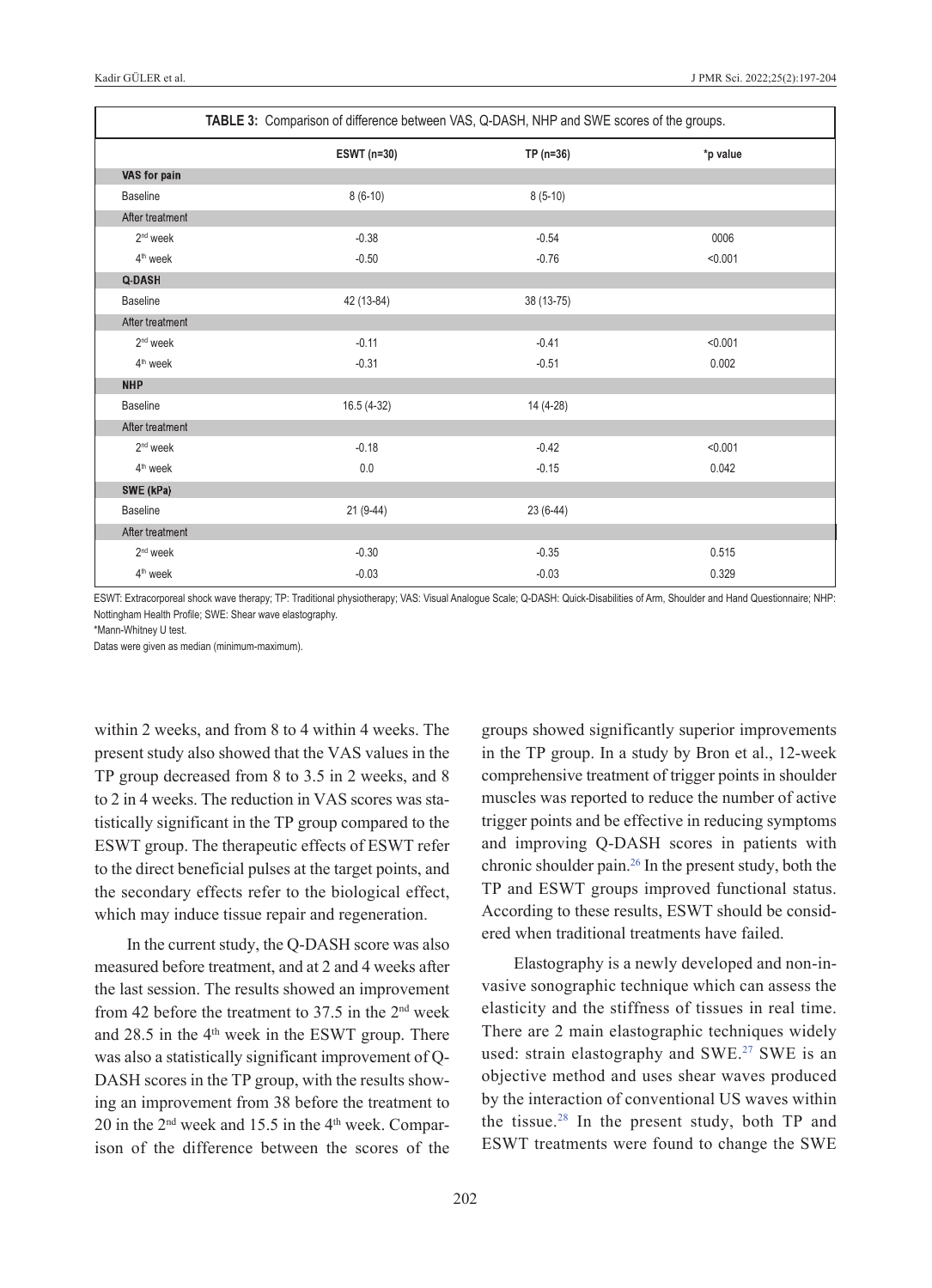

**FIGURE 1:** Flowchart of the study. **rESWT:** Radial-extracorporeal shock wave therapy; **TP:** Traditional physiotherapy.



**FIGURE 2:** Image showing an example of measurement in shear modulus in the upper trapezius muscle before **(A)** and after treatment **(B)**.

<span id="page-6-0"></span>values. In the comparison of the before and after treatment values (2 and 4 weeks after treatment), the SWE values were determined to have significantly decreased in both groups. Our results confirmed that the SWE reduced tissue stiffness in both the TP and ESWT groups. The mechanism of recovery after the TP and ESWT were still unclear, but there may a causal link between the tissue stiffness and pain level.

### **CONCLUSION**

<span id="page-6-1"></span>In conclusion, this study revealed that both methods were useful in alleviating pain, improving function, and reducing shear modulus in myofascial trigger points. However, it was observed that ESWT was not superior to traditional physiotherapy. ESWT should be considered when TP have failed.